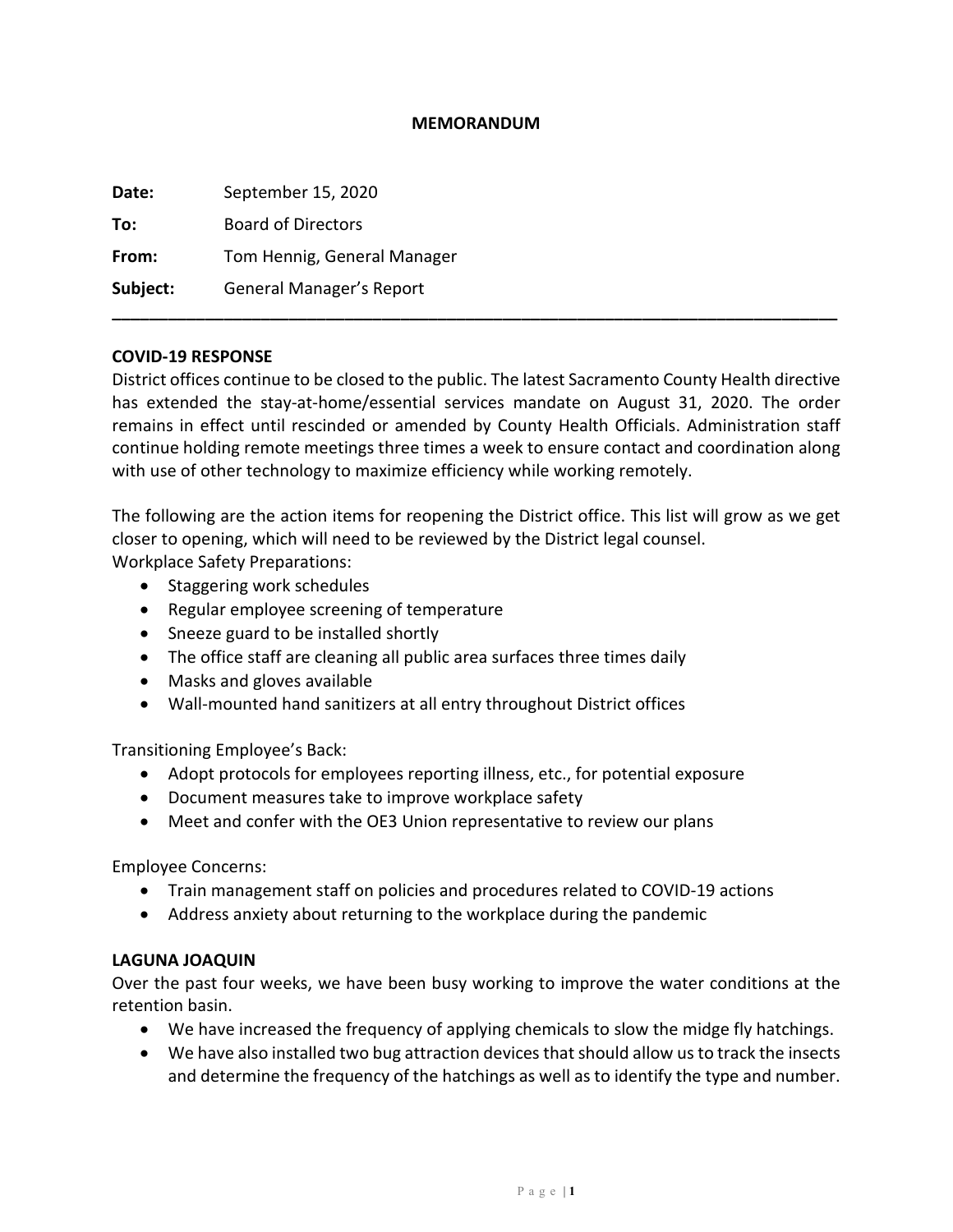• To improve water quality, which may have avoided another fish-kill, we refreshed the basin with water from Clementia Reservoir. This took place over the weekend of September 12. This action improved oxygen levels, which helps prevent potential fish-kill.

We have released a request for proposal to find a vendor with the expertise to evaluate the entire Laguna Joaquin Basin operations. The focus of the request will be to:

- Evaluate and provide general options for improvement of the Laguna Joaquin basin.
- Evaluate the extent and test silt material to be removed (dredged) and develop an estimate for removal and disposal.
- Potential to review the hydrology related to the CIA Ditch as the means for getting fresh water into the Laguna Joaquin basin.
- Options for remediating the midge fly and other insect issues.
- Provide recommendations for Laguna Joaquin drainage improvements.
- Provide recommendations for algae control and water quality management.

# **COVID-19 CASE UPDATE**

We had two Utility employees test positive for COVID-19. Both employees have returned to work and are healthy again. All employees are reminded of the social distancing protocol and that if they displayed any symptoms, they are to stay away from work until they become symptom-free. As of today, there were no additional suspected cases.

# **COMMUNITY PROGRAMS**

# **Rachio Smart Irrigation Controller Program – Began April 14, 2020 – While Supplies Last!**

The Regional Water Authority (RWA) Water Efficiency Program (WEP) is sponsoring a partnership with Rachio Controllers to allow RWA member residents to purchase first-come-first-serve smart wi-fi irrigation controllers at a very reduced price. A total of 1,500 controllers will be available across all participating RWA agencies at the reduced price as long as supplies last. Controllers for either 8-zones or 16-zones typically costing up to \$279.99 retail each have been reduced to \$74.99 with free shipping.

## **As of September 15, 2020**

- 80 Controller Rebates granted to RMCSD residents. This has an estimated value of \$8,000.
- 750 of 1,500 available claimed region-wide.
- Only Folsom and San Juan Water District have claimed more rebates than Rancho Murieta.
- According to Rachio, their system will automatically reduce watering days as a result of the cooler temperatures when the units have the Flex Daily schedule.

Below is the website for the program:

## **<https://rwa.rachio.com/>**

Residents will be required to input their name, email, zip code and select Rancho Murieta CSD as the water provider to access the purchase site.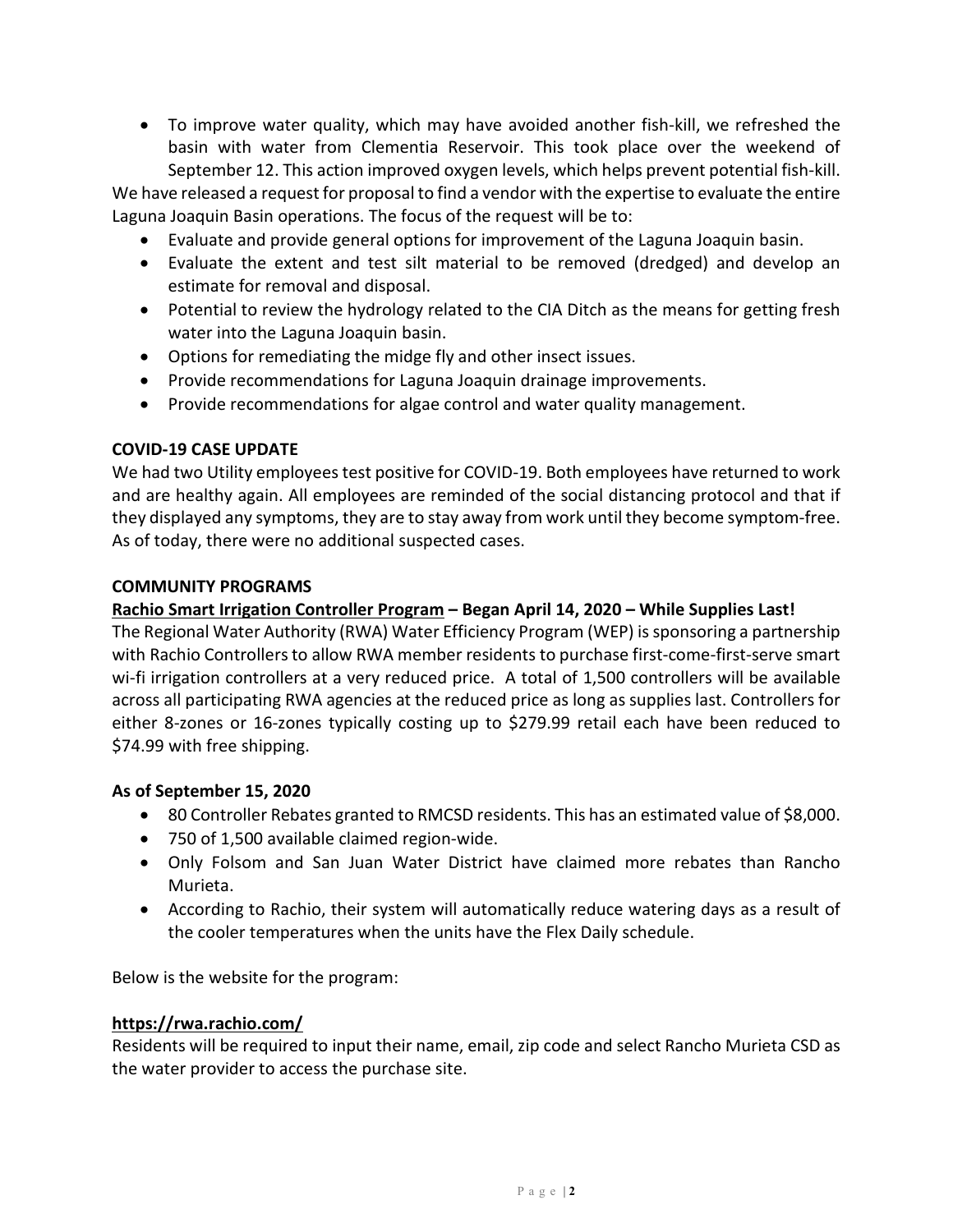### **Background**

Smart irrigation controllers are the new wave of the Internet of Things (IOT) allowing homeowners to control their landscaping irrigation controller remotely using their smart devices along with other smart features such as rain delay due to actual weather observations and easy scheduling of intermittent watering programs. RWA went out to bid for vendors to participate, and Rachio was the only vendor who responded. The program is only available to residents and not commercial properties.

## **OUTREACH/ADVOCACY**

**CSD/MVA (Murieta Village) –** Met with leadership to discuss the delay in running electricity to the location selected for the camera system.

**CSD/RMA**– Attended the special Compliance Committee meeting to discuss Security Gate and Patrol related issues.

**Sacramento Central Groundwater Authority (SCGA)** – Paul Siebensohn will be attending virtual meetings when scheduled.

**Sloughhouse Resource Conservation District (SRCD) Board Meeting** –Attending virtual meetings when scheduled. Paul is now attending these types of sessions to support the District's interests.

**Regional Water Authority (RWA) Regular Board Meeting – Paul Siebensohn will be attending** virtual meetings when scheduled.

#### **DEVELOPMENT RELATED**

**Murieta Gardens Infrastructure** – I have met several times with District staff, Coastland Engineering, and the Developer to determine how to close this project.

**Residences East – 670 Financing and Services Agreement (FSA)** – No activity since the August Board meeting.

**Riverview project** – No activity since the August Board meeting.

**Legacy Villa's & Suites project** – Met with Developer at Coastland Engineering to identify any opportunities for moving the project.

#### **OTHER DISTRICT BUSINESS**

**Activities related to the Mellow Roos Bond - CFD 2014-1 –** In late August, we discovered that the County had elected not to include the unpaid CFD 2014-1 bond payments in the 2018/19 Teeter program. This prompted me to work with the County to pull the debt from the County tax roll, which would allow the District to initiate foreclosure proceedings on the properties used to secure the bond funds. Demand letters were sent to the developer on Friday, September 11,